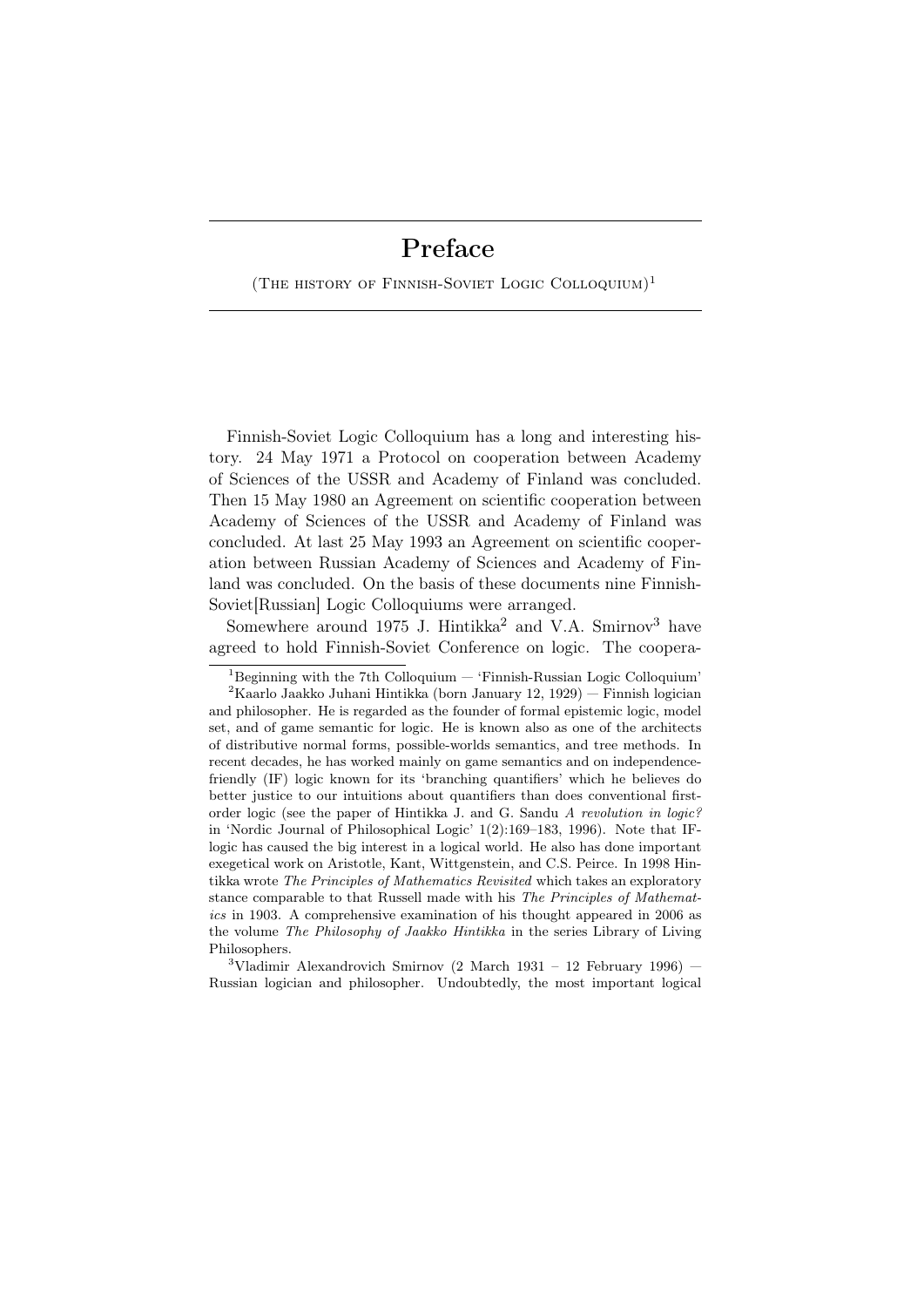tion started with the First Finnish-Soviet Logic Colloquium at Jyväskylä, Finland, on June  $29 -$  July 6, 1976. The proceedings of that Colloquium have been published under the title *Essays in Mathematical and Philosophical Logic*, edited by J. Hintikka, I. Niiniluoto, and E. Saarinen (D. Reidel Publishing Company, Dordrecht,  $1979)^{4}$ .

The Second Finnish-Soviet Logic Colloquium was held in Moscow, at the Institute of Philosophy, on December 3–7, 1979. The Finnish delegation (11 scientists) led G. von Wright<sup>5</sup>  $-$  the teacher of J. Hintikka. The Conference generated tremendous interest in the Soviet Union and was attended by over 200 people from different logical centers of the country (Novosibirsk, Tbilisi, Kiev, Kalinin, Minsk, Baltics etc.) By the beginning of the Conference four collections of Abstracts were published in English: *Modal and Tense Logics*, Moscow, 1979; *Relevant Logic and the Theory of Inference*, Moscow, 1979; *Logical Analysis of Natural Languages*,

work by Smirnov is his doctoral thesis *Formal Deduction and Logical Calculi* (1972). This book (in Russian) has become a classic. It contained a number of important technical results in the field of modern formal logic and was full of new ideas. For the first time ever in the world literature the study of logics without contraction rule was begun and the decision problem for such logics was examined. In the very same book the problem of the classification of logical calculi was formulated and discussed for the first time. Also he obtained results in relevant logics, definability and logical relations between theories, modaltemporal logics, combined logics, syllogistics, Lesniewski's systems, completely free logics, and proof theory. A comprehensive examination of his thought see in special issue in memory of V.A. Smirnov edited by K. Segerberg (*Studia Logica* 66(2), 2000) with the introductory and survey papers by A.S. Karpenko.

<sup>4</sup>Also *Proceedings of the fourth Scandinavian logic symposium* are included in this volume.

 ${}^{5}$ Georg Henrik von Wright (14 June 1916 – 16 June 2003) was one of the most prominent European philosophers of the  $20<sup>th</sup>$  century, who succeeded Ludwig Wittgenstein as professor at the University of Cambridge. Von Wright's work included important writings on philosophical logic, philosophy of science, philosophy of language, philosophy of mind and ethic. His 1951 books, *An Essay in Modal Logic* and *Deontic Logic*, were landmarks in the postwar rise of formal modal logic and its deontic version. For philosophy of science see two of his most famous books, *Explanation and Understanding* (1971), and *Freedom and Determination* (1980). Beyond logic, analytic philosophy and politics, he wrote on classical Russian literature and a variety of other subjects. From 1968 to 1977, he was chancellor of Abo Academy in Finland.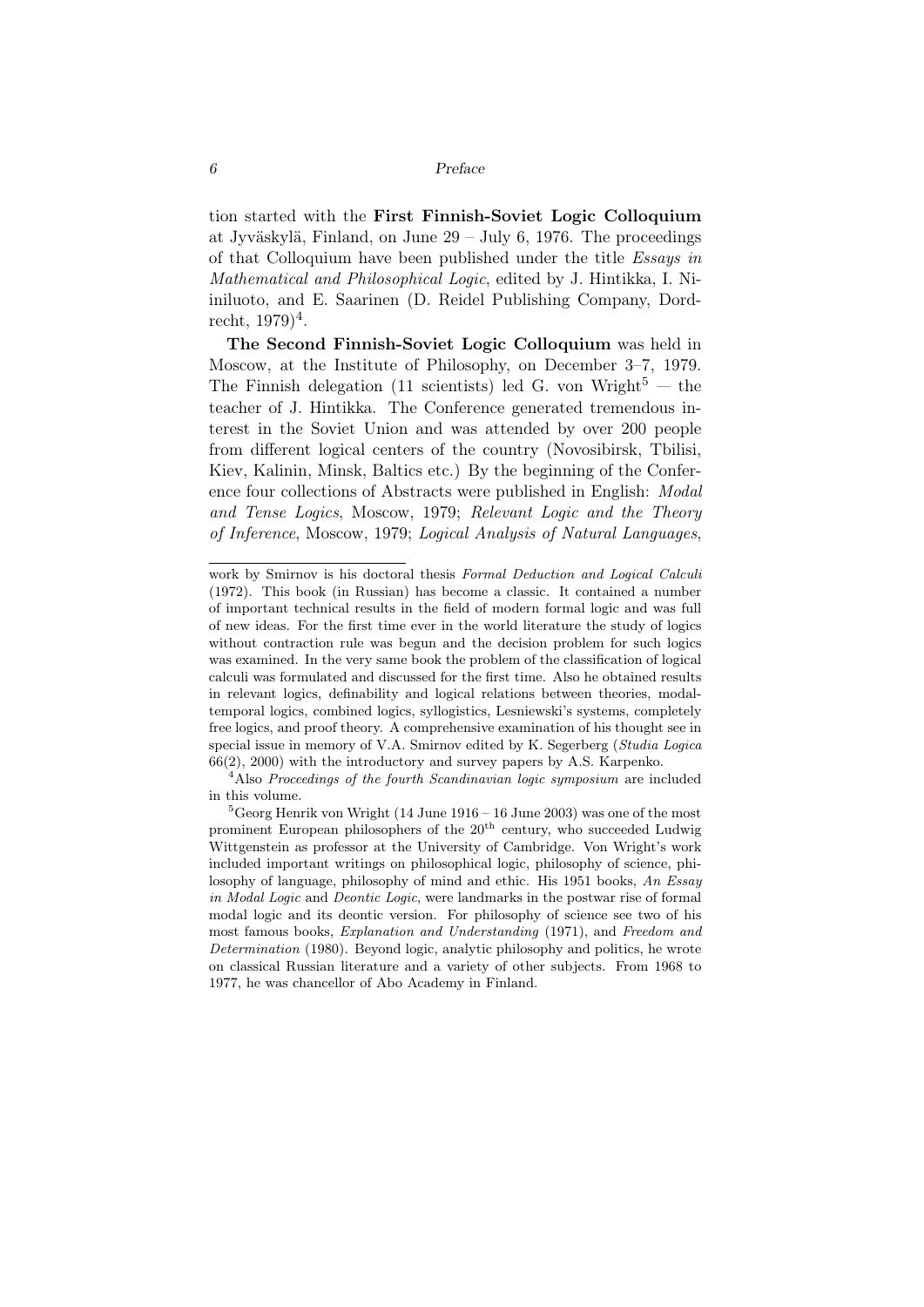Moscow, 1979; *Reports of Finnish participants*, Moscow, 1979. Reports of Soviet and Finnish participants in the Colloquium were published in English under the title *Intensional Logic: Theory and Application*, in 'Acta Philoshica Fennica' 35, 1982 (ed. by I. Niiniluoto and E. Saarinen) and in English under the title *Modal and Intensional Logic and their Application to Problem of Methodology of Sciences*, ed. by V.A. Smirnov, A.S. Karpenko and E.A. Sidorenko, NAUKA Publishers, Moscow, 1984.<sup>6</sup>

Due to the extraordinary success of the Colloquium held, the decision was made to hold such colloquiums every two years. Although, V.A. Smirnov has proposed to invite polish logicians to the threesided cooperation continuing the two earlier bilateral Finnish-Soviet Logic Colloquium. By this time an Agreement on scientific cooperation between Academy of Sciences of the USSR and Polish Academy of Sciences was also concluded<sup>7</sup>. The first Finish-Polish-Soviet Logic Conference was held at Polanica Zdrój, Poland, on September 7-12, 1981. Proceeding of this Conference was published in special issue 'Studia Logica' XLII $(2/3)$ , 1983 (ed. by I. Niiniluoto and J. Zygmunt). Unfortunately, at this point three-sided cooperation was ended.

The Third Finnish-Soviet Logic Colloquium was held at Helsinki, on May 23–27, 1983. The Colloquium was also attended by Swedish logicians. Reports of the participants in the Colloquium were published in English in a special issue of the journal 'Synthese'  $61(1)$ , 1986 (Guest Editor I. Niiniluoto)<sup>8</sup>.

The Fourth Finnish-Soviet Logic Colloquium was held at Telavi (Georgia), on May 20–24, 1985. The Georgian side, as usual, has amazed everyone by its hospitality and friendliness. By the beginning of the Conference, Abstracts in Russian have been published: *Intensional Logics and Logical Structure of Theories*, (eds. V.A. Smirnov and M.N. Bezhanishvili), Mecniereba, Tbilisi, 1985.

<sup>6</sup>Also *Proceedings of the Soviet-Hungarian logic symposium on modal logics* are included in this volume.

<sup>7</sup>Let us note that three bilateral Polish-Soviet Logical Conferences were held in total.

<sup>8</sup>A welcome reception for all the participants was held by G.H. von Wright at his house.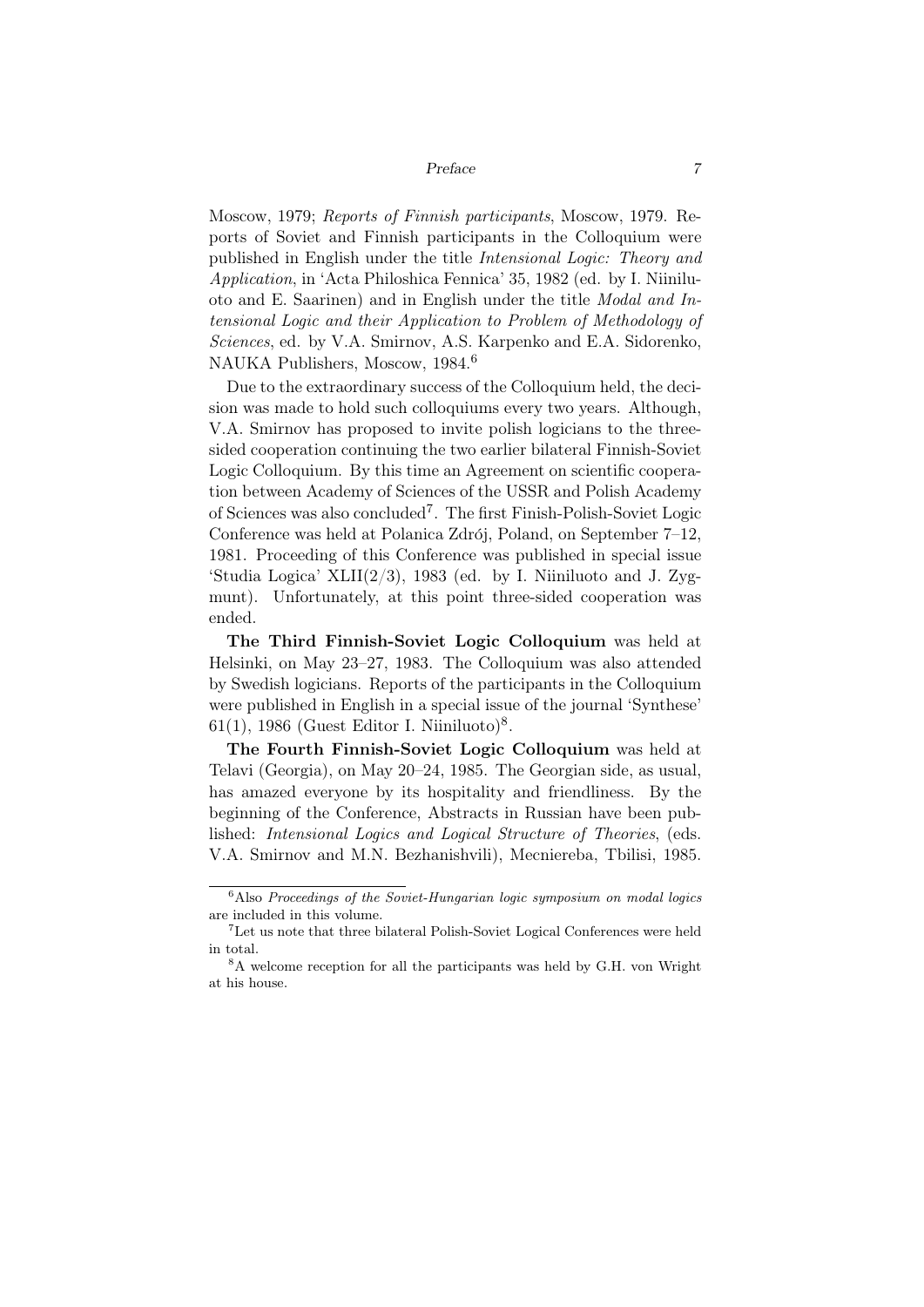Part of the Colloquium, concerning to problems of provability logic, syllogistics, and logical structure of scientific theories was published in Russian under the title *Intensional Logics and Logical Structure of Theories*, (eds. V.A. Smirnov and M.N. Bezhanishvili), Mecniereba, Tbilisi, 1988. The other part was published also in Russian under the title *Investigations in Non-Classical Logics* (editor in chief V.A. Smirnov), NAUKA Publishers, Moscow, 1989.

The Fifth Finnish-Soviet Logic Colloquium was held at Helsinki, on May 26–30, 1987. Note, that Congress of Logic, Philosophy and Methodology of Science was held at Moscow in the same year on August.

The Sixth Finnish-Soviet Logic Colloquium was held at Moscow, on June 10–16, 1989. At this point the Finnish delegation was joined by Gabriel Sandu, who had emigrated from Soviet Romania to Finland, his participation undoubtedly livened up the work of the conference. Thus, Finnish-Soviet Logic Colloquium started to gradually assume more open nature.

Between Sixth and Seventh Colloquiums a grandiose event in the world of logic took place. The  $9<sup>th</sup>$  International Congress of Logic, Methodology and Philosophy of Science was held at Uppsala, Sweden, on August 7–14, 1991. Part of Soviet delegation made its way to Sweden via Helsinki by steamship, where a meeting with Jaakko Hintikka took place during which he delivered an interesting lecture.

The Seventh Finnish-Russian Logic Colloquium was held at Helsinki — Turku — Lahti, on May, 1992.

Between the seventh and eighth Colloquium there were two events. My old friends Ilkka Niiniluoto and Veikko Rantala took part in International Conference 'Philosophy of Science' which was held at Moscow, on February, 1993. The second event was very important for me. I was invited by I. Niiniluoto to visit the University of Helsinki on April 28 – June 28, 1994. During the work there the great aid was also granted by G. Sandu.

The Eighth Finnish-Russian Logic Colloquium was held at Moscow, on June, 1995.